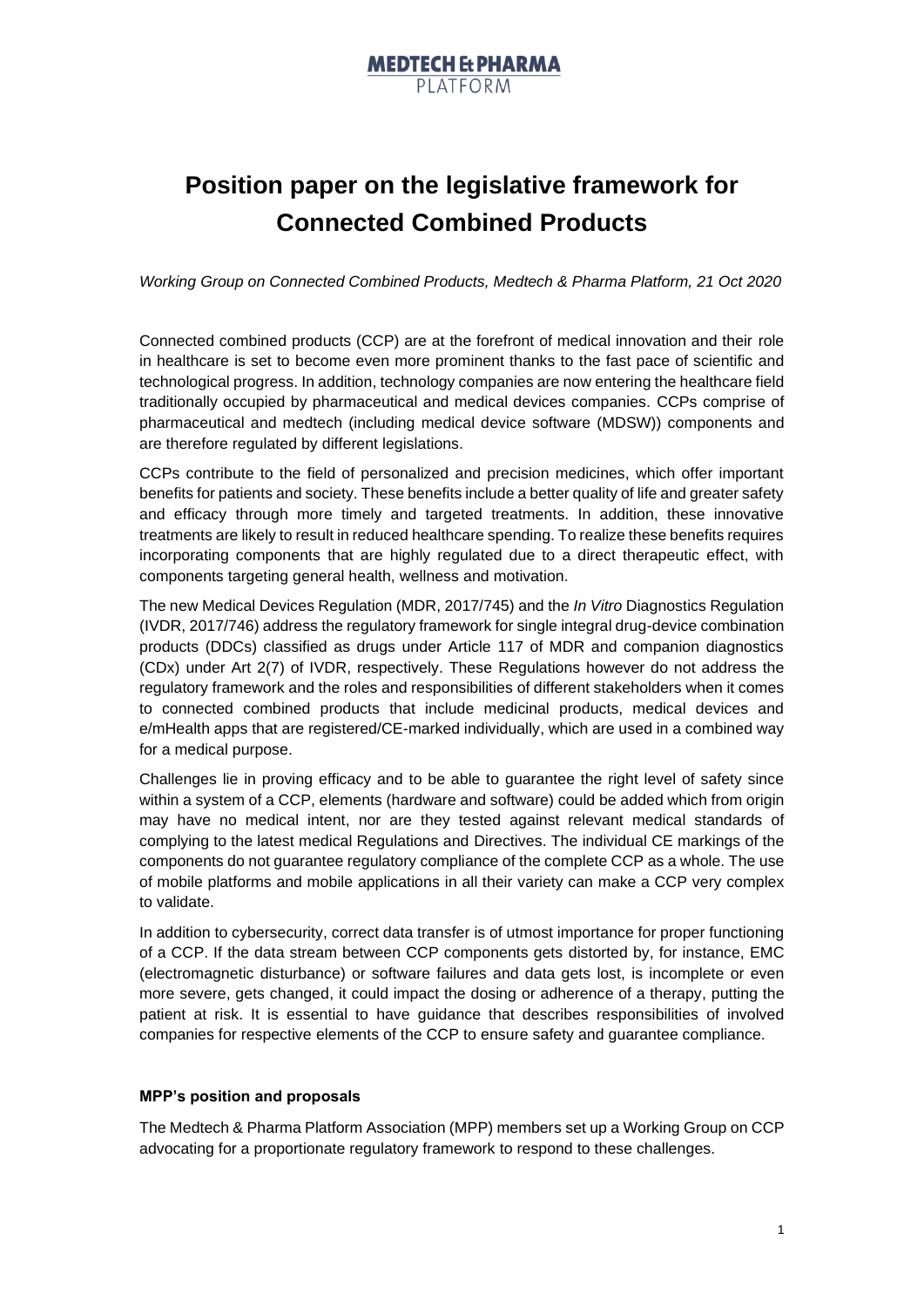The MPP proposes the following definition for CCPs:

*"A connected combined product (CCP) is considered the combined use of a medicinal product with two or more of the following products: (delivery) device, in vitro diagnostic (IVD), standalone software, mobile platform, and/or a cloud application with the aim to deliver a medicinal product to patients and/or to monitor certain data and parameters, such as medical adherence."*

A CCP could include but is not limited to one of the following options:

- a DDC and a standalone software used in a combined way for medical purpose or
- an individual medicinal product, a delivery device and a standalone software that are registered or CE-marked separately but used in a combined way for medical purpose.

While each component is being regulated by a different regulatory regime and subject to different stakeholders' oversight, their combined use as components of a CCP is characterized by a regulatory gap. There is need for a deeper level of cooperation between competent authorities responsible for medicinal products, those responsible for overseeing the conformity of medical devices, IVDs, standalone software, considering general data protection regulation (GDPR) and cybersecurity aspects.

Lifecycle management of software and technology solutions is far faster than device or drug changes. Frequent updates are needed for security and safety relevant issues, whilst software applications see rapid development as new features are added. This is particularly relevant with CCPs where the approach of regulatory authorities for oversight of medicinal products is different as the approaches proposed by those responsible for medical devices and MDSW in how to manage design controls and updating submission documents. Regulatory processes and guidance are needed on how to manage these changes in an efficient manner.

In addition, the question arises of how the CCP as a whole is treated, when elements of that system have different levels of safety and risk when it comes to treating the patient. Managing risks with an impact on a patient's therapy in the areas of cybersecurity, data privacy and data security require guidance from the regulators, especially on questions of liability, where different companies are providing different elements of the system.

The benefits and dynamic evolution of CCPs requires bridging existing regulatory fields and the roles and responsibilities within them. CCPs will require creating intersections between regulatory fields on pharmaceuticals, medical devices and IVDs, data management including protection and cybersecurity.

The current regulatory set up poses challenges that hinder the development of safe and efficacious innovative products, negatively impacting patient access such as:

- lack of defined interaction with interfaces of the CCP components (data protocols, data structures, use of medical validated components either software or hardware)
- lack of agreement of implementing watchdogs on several levels of software to identify system and component failures, (intended) misuse, amongst others
- lack of clinical data management of the complete CCP in cases where there is no delivery device upfront
- lack of standards of interface definitions that ensure efficacy, safety and compliance due to complexity of interfaces between the CCP components